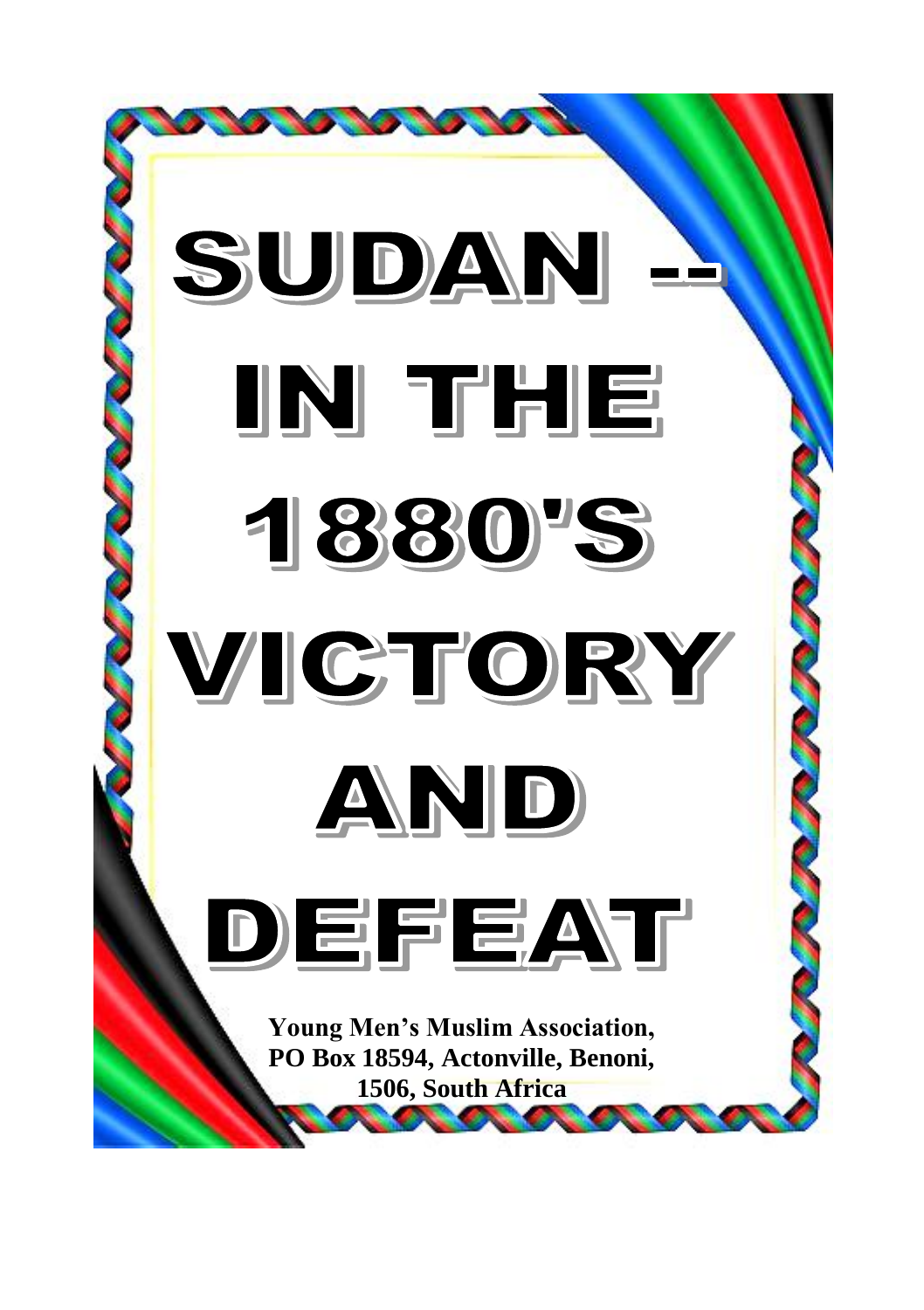*ln 1881, in the Sudan, a leader emerged as if from out of the sands. He was a man of the desert, a mystic and a man of God. His name was Muhammad Ahmad and claimed to be the "Expected One", the true "Mahdi". He soon gathered a force of followers from the desert tribes, and declared jihad.*

The Mahdi's Army grew and his revolt spread. The Dervishes (as they came to be known) captured towns and defeated small Egyptian forces sent to destroy them.

Then, in 1883, the Turkish governor of Egypt hired **[William](http://www.google.com/url?q=http%3A%2F%2Fen.wikipedia.org%2Fwiki%2FWilliam_Hicks&sa=D&sntz=1&usg=AFQjCNFDnwTF10V2P3gSCZJemB_xujzWuw) "Billy" Hicks**, a retired British Colonel and several British subordinates to lead a modern army into the Sudan and crush the Mahdi. Hicks Pasha had at his disposal 10,000 regular infantry armed with modern rifles, 1,000 irregular cavalry, 14 field pieces and 6 **[Nordenfelt](http://www.google.com/url?q=http%3A%2F%2Fen.wikipedia.org%2Fwiki%2FNordenfelt_gun&sa=D&sntz=1&usg=AFQjCNEoqTGsn7fQUmxYEPWDdWqk4EjFcw)** multiple barrel machine guns.

On paper it was an imposing force. But the infantry had been recruited from pardoned rebels and the cavalry were undisciplined **bashibazouks**. In the words of Winston [Churchill](http://www.google.com/url?q=http%3A%2F%2Fen.wikipedia.org%2Fwiki%2FWinston_Churchill&sa=D&sntz=1&usg=AFQjCNGEKUnP1jW9my9BM9PKE9zwAjmvsQ), it was "perhaps the worst army that has ever marched to war": unpaid,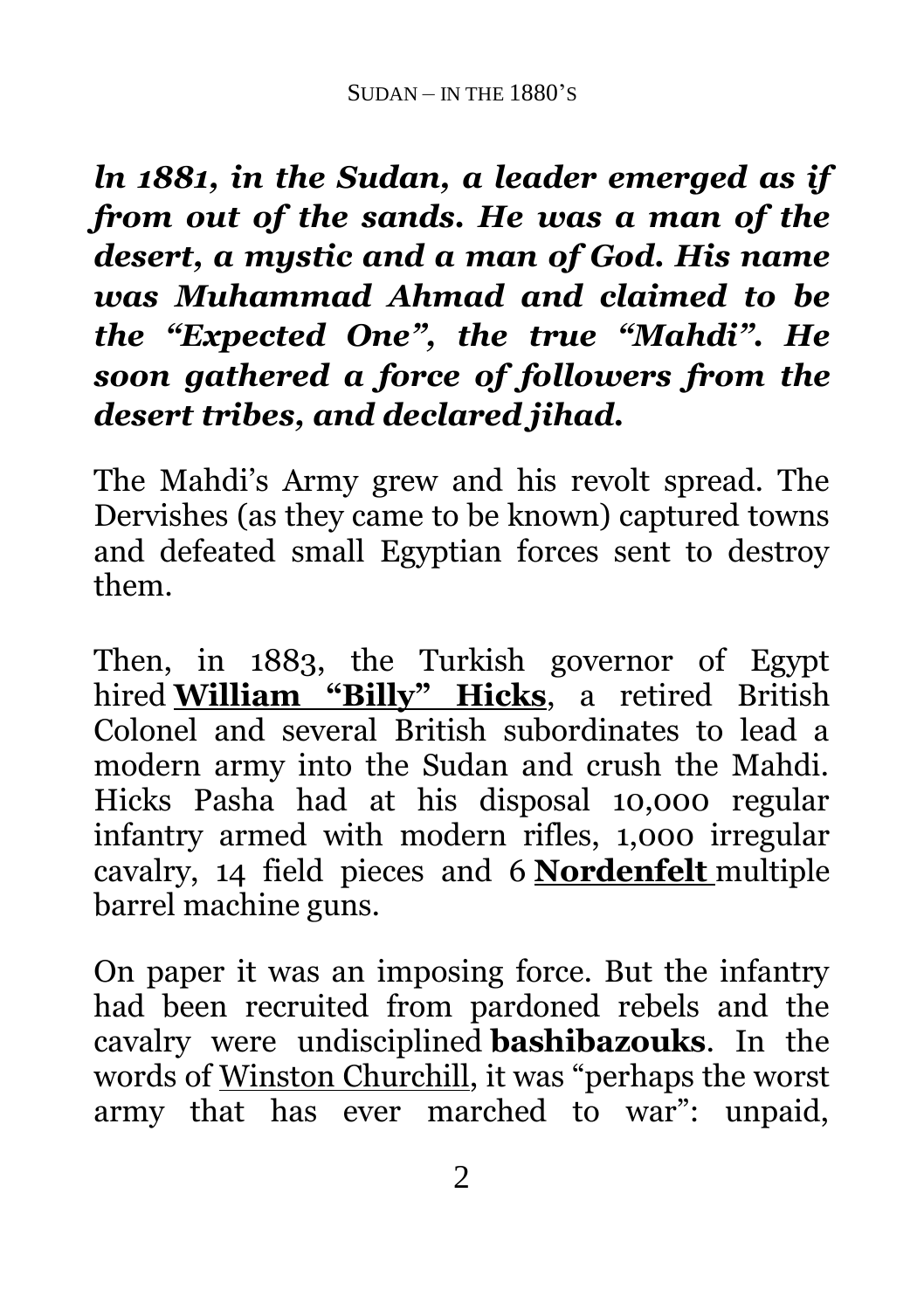### $S$ UDAN – IN THE  $1880$ 's

untrained, undisciplined, its soldiers having more in common with their enemies than with their officers.

The Mahdi awaited them, with 40,000 spear and sword-armed tribesmen. They had few rifles and no field guns; but they had something perhaps even greater. The Mahdi promised them a miracle, and they believed him.

They also knew the desert.

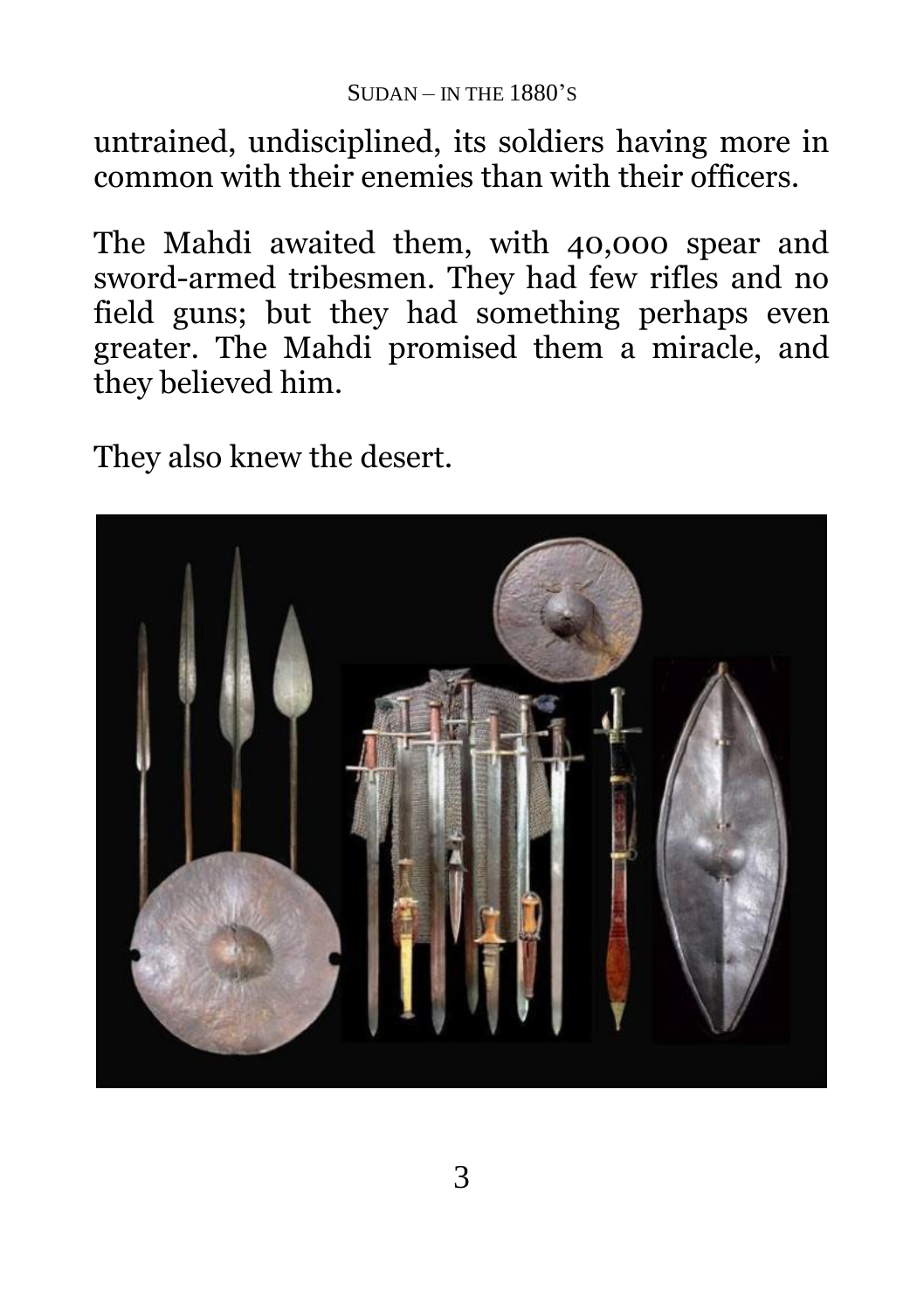# *Dervish weapons, shields, and a mail shirt*

The Mahdi retreated, and Hicks pursed. Further and further the Mahdi drew his enemy, and Hicks followed; slowed by an immense train of 5,000 camels. The Egyptians withered in the blistering desert heat, their water supplies dwindling. Day after day, they marched on, the Dervishes always just beyond their reach.

Finally, his army spent, Hicks ordered a retreat back to **El Obied**. It was then the Mahdi stopped retreating, and turned on his enemy. The Egyptians were soon surrounded. For two days their square held, until it collapsed. Hicks and all of the European officers perished; and only 500 survivors returned to Egypt. They left in the Mahdi's hands all of their equipment. If formidable with spear and sword, how dangerous would the Dervishes now be with modern weapons?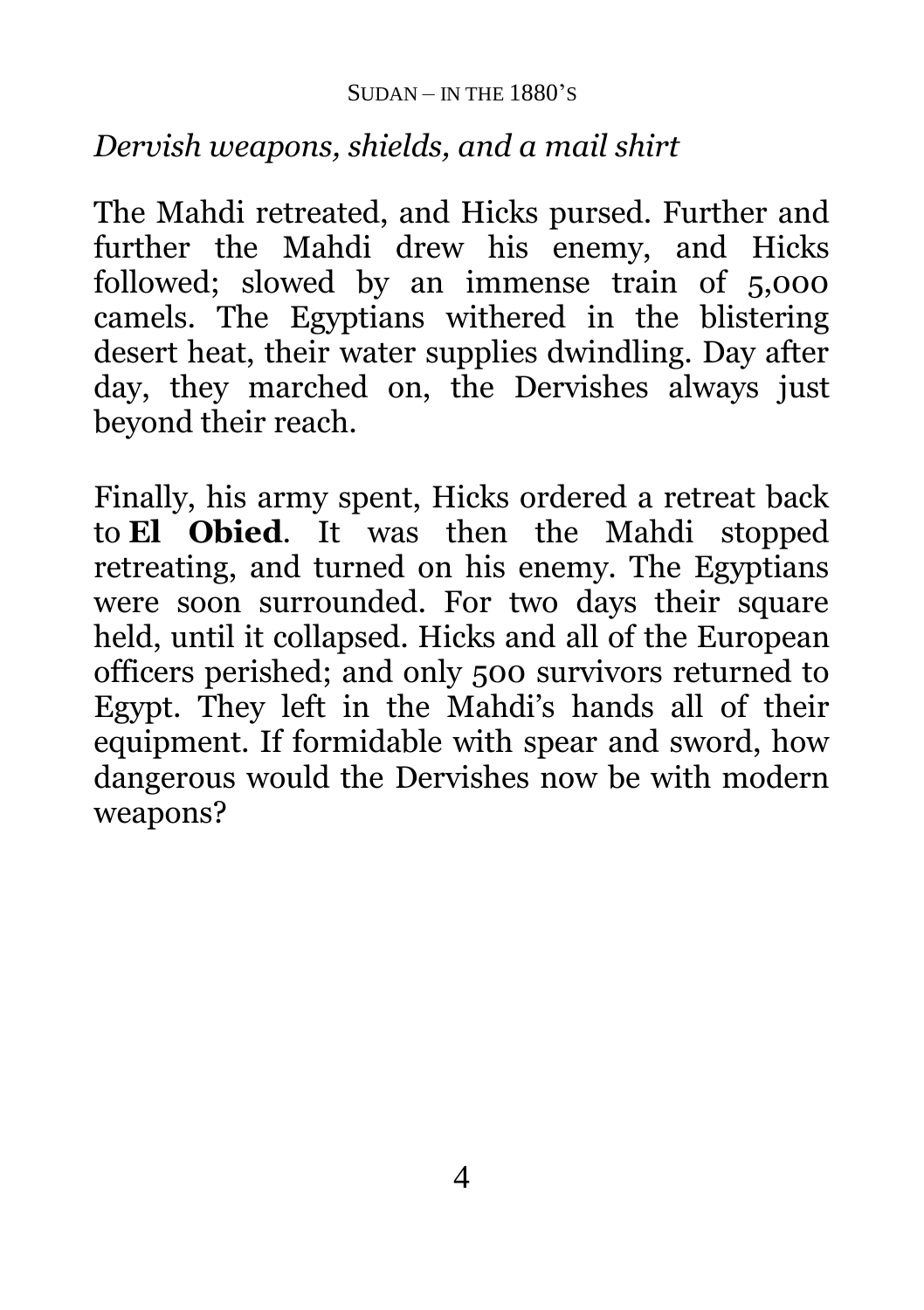### $S$ UDAN – IN THE  $1880$ 's



*The harsh, forbidding Sudanese desert. It was in just such terrain that Hick's column was destroyed by the Dervishes.*

The loss of Hick's army was a deep embarrassment to both Egypt and British government. While technically a part of the Ottoman Empire, Egypt was effectively under the protection of the British Empire. Its army was trained and led by British officers. Pride aside, of more concern was the loss of more than 8,000 rifles and the 14 pieces of modern artillery. The government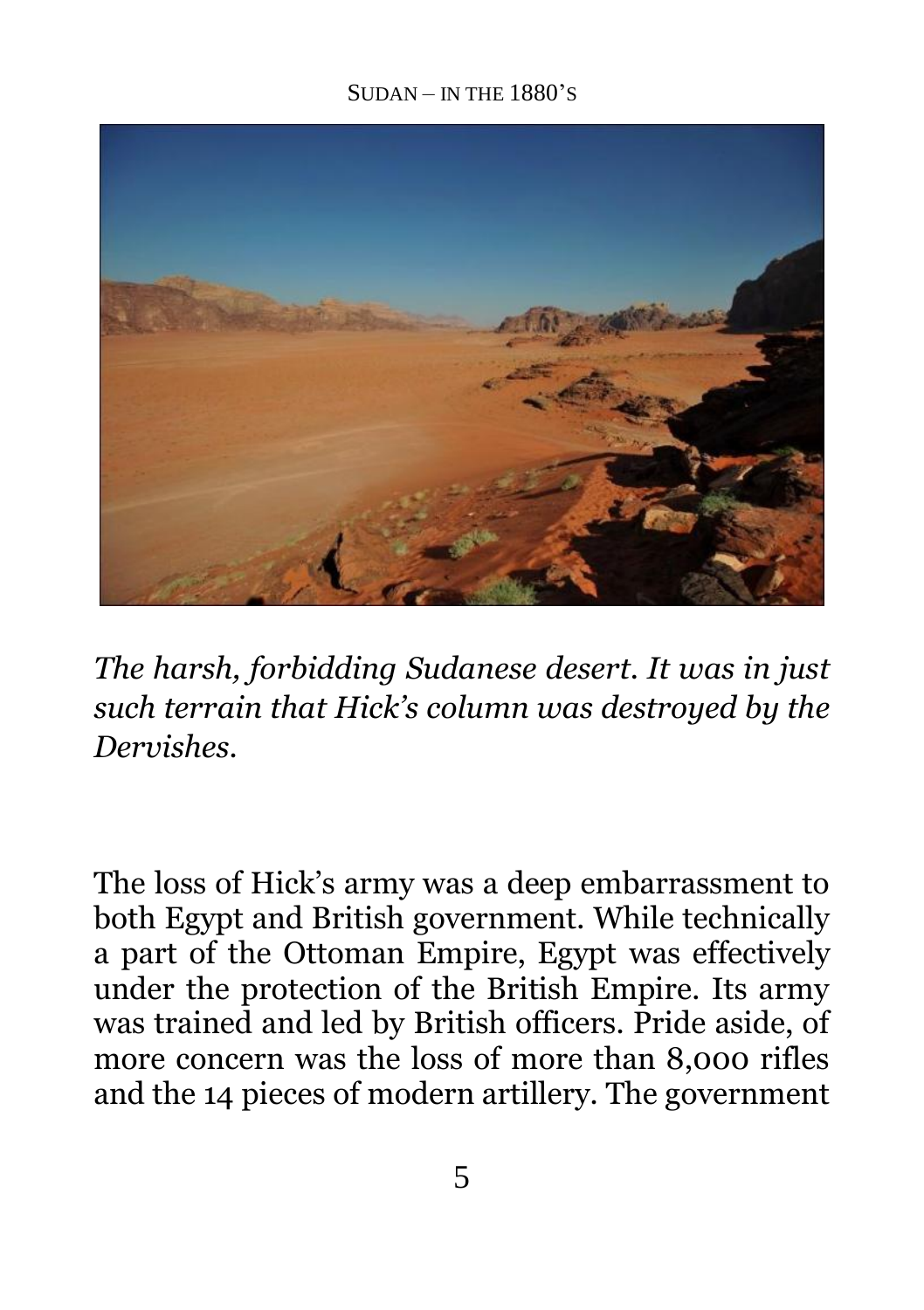of Prime Minister **William [Gladstone](http://www.google.com/url?q=http%3A%2F%2Fen.wikipedia.org%2Fwiki%2FWilliam_Gladstone&sa=D&sntz=1&usg=AFQjCNGypPiXyVlw--RL83jCh7yhzv9lZQ)**was forced by an outraged public to take action.

In contrast to his arch political rival, Disraeli, Gladstone was a staunch anti-imperialist; and was loath to commit British forces to a war in the Sudan. However, to ease British public opinion, Gladstone appointed a retired national hero, General **[Charles](http://www.google.com/url?q=http%3A%2F%2Fen.wikipedia.org%2Fwiki%2FCharles_George_Gordon&sa=D&sntz=1&usg=AFQjCNF4Ey1bz3c886G4fSbv6ECYpJcp_Q) ["Chinese"](http://www.google.com/url?q=http%3A%2F%2Fen.wikipedia.org%2Fwiki%2FCharles_George_Gordon&sa=D&sntz=1&usg=AFQjCNF4Ey1bz3c886G4fSbv6ECYpJcp_Q) Gordon**, as Governor-General of the Sudan. While most famous for having led the Chinese Imperial government's "Ever Victorious Army" to final victory in the **Taiping Rebellion**; Gordon had served as Governor of the Sudan in the 1870s, where he had suppressed the slave trade. It was a popular appointment both in Britain and in the Sudan.

But Gordon was not sent to the Sudan to fight the Mahdi. He had no troops at his disposal, and none were promised should he get himself into trouble. He was sent in hopes that his name alone would rally support to the government and against the Mahdi; and failing that, to organize the evacuation of all European personnel from the Sudanese capital, Khartoum.

Gordon arrived in Khartoum in February, 1884. However, Gladstone had overestimated both the dampening effect Gordon's arrival in the Sudan would have on the Mahdist revolt; and Gordon's willingness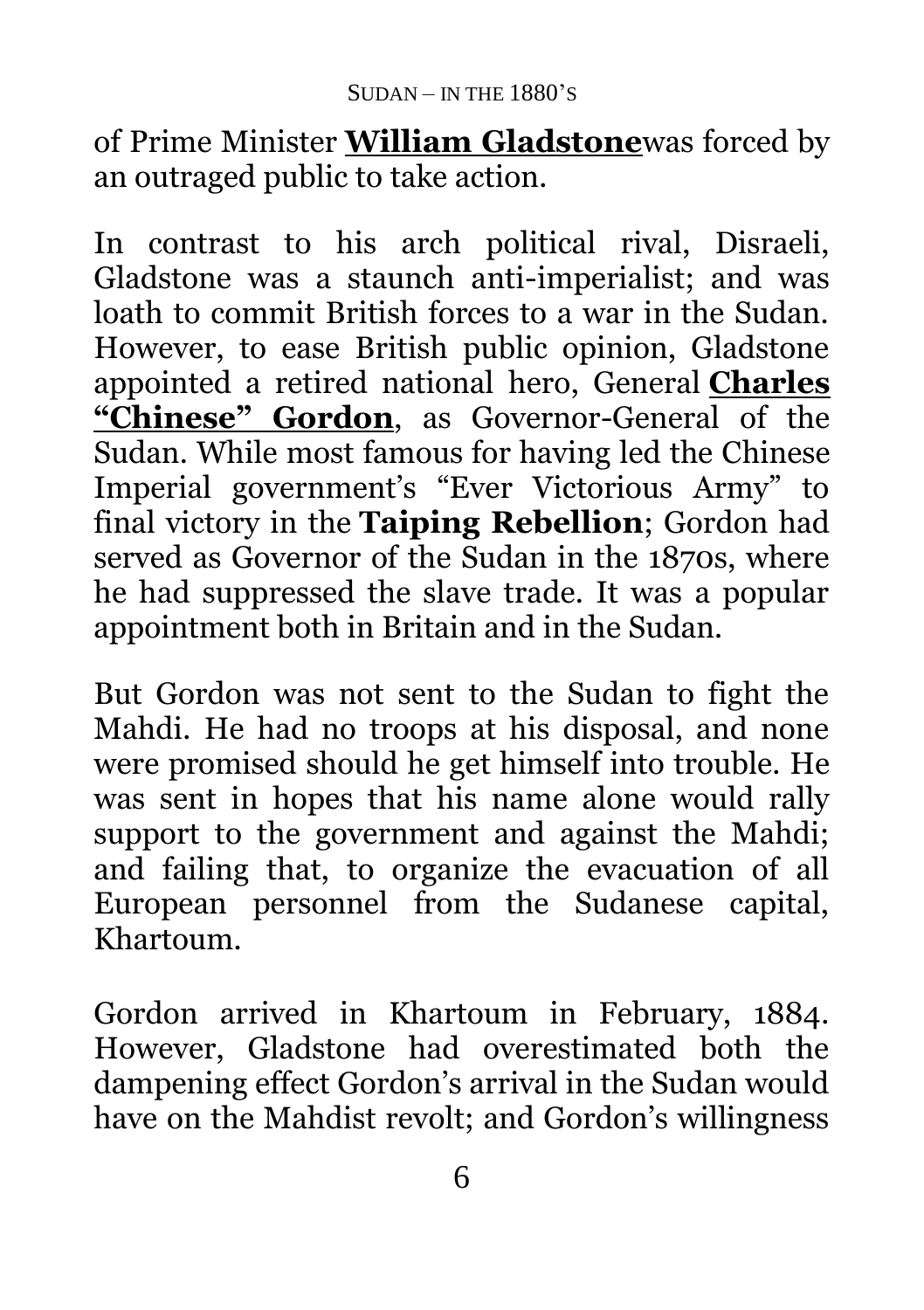to obey orders. Once ensconced in the Governor's palace in Khartoum, Gordon began calling for Gladstone to send troops to help his beloved Sudanese in resisting the Dervishes. Meanwhile, he spent the year preparing Khartoum to stand siege till relief arrived.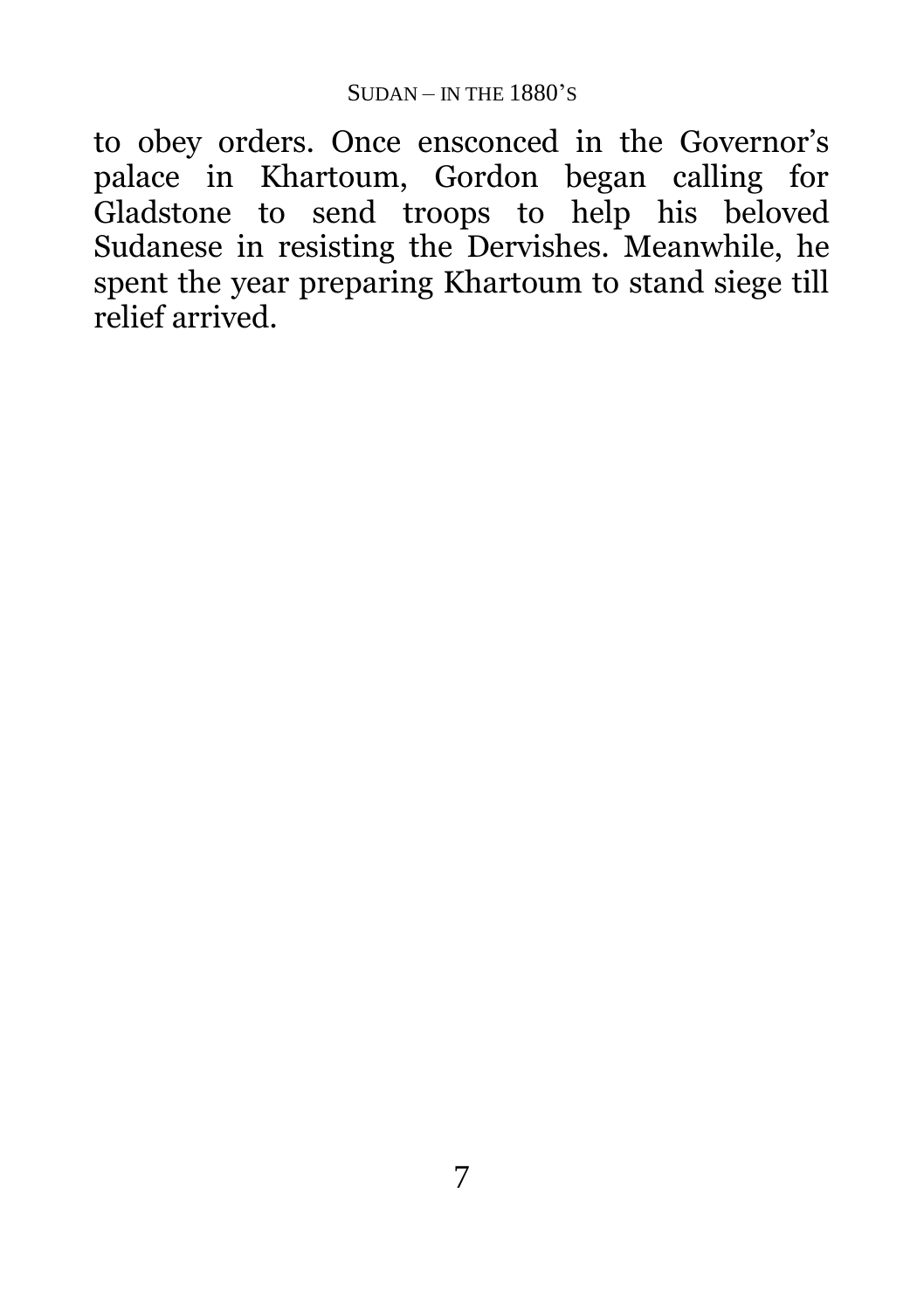#### SUDAN – IN THE 1880'S



As the Mahdist revolt spread, Gordon and Khartoum were increasingly isolated. A loose Dervish blockade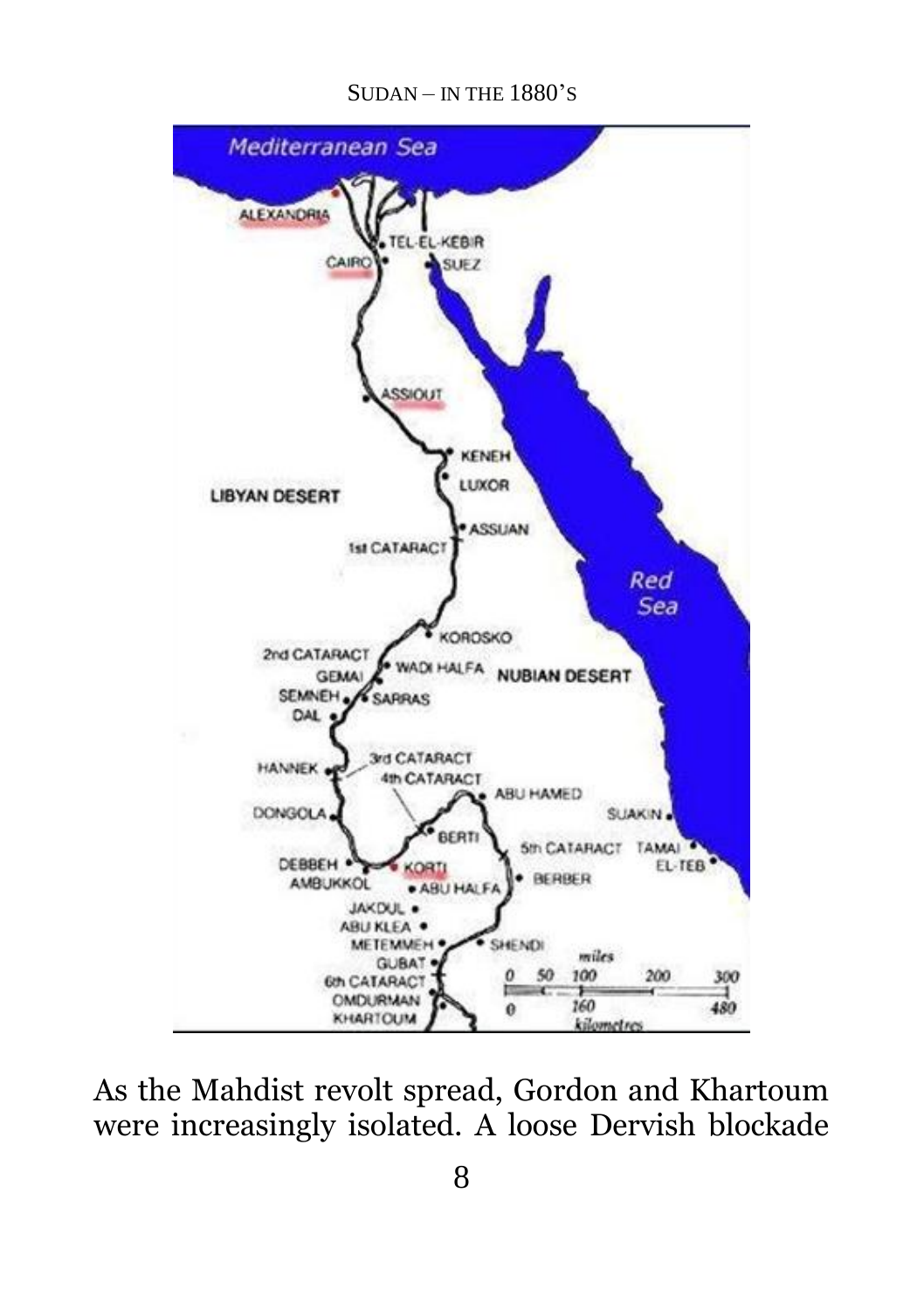of the city began on March 18, 1884, with the telegraph line to Cairo being cut and river traffic interdicted. Fearful for their hero's life, the British press and public called for a relief expedition. A stubborn and incensed Gladstone resisted as long as was politically possible. Then, in August 1884 he ordered a British relief force to Gordon's rescue.

Called the Khartoum Relief Expedition (or, more popularly in the press, the Gordon Relief Expedition), a force of 4,500 crack British regulars were placed under the command of Field Marshal **[Garnet](http://www.google.com/url?q=http%3A%2F%2Fen.wikipedia.org%2Fwiki%2FGarnet_Wolseley&sa=D&sntz=1&usg=AFQjCNGKVjCWzyrerqqjBbJhmkFK7xelcA) [Wolseley](http://www.google.com/url?q=http%3A%2F%2Fen.wikipedia.org%2Fwiki%2FGarnet_Wolseley&sa=D&sntz=1&usg=AFQjCNGKVjCWzyrerqqjBbJhmkFK7xelcA)**, Britain's most eminent general. Steaming from England to Alexandria, the expedition then set out from Egypt and up the Nile in two columns. The largest was led by Wolseley himself, and traveled south down the Nile by riverboats. The other, the elite Camel Corps, was commanded by **Sir [Herbert](http://www.google.com/url?q=http%3A%2F%2Fen.wikipedia.org%2Fwiki%2FSir_Herbert_Stewart&sa=D&sntz=1&usg=AFQjCNHAATOevhtRAzO9j2sJ0hhHOhNOQA) [Stewart](http://www.google.com/url?q=http%3A%2F%2Fen.wikipedia.org%2Fwiki%2FSir_Herbert_Stewart&sa=D&sntz=1&usg=AFQjCNHAATOevhtRAzO9j2sJ0hhHOhNOQA)**. These took the direct route from Wadi Halfa across the desert.

Stewart's force, 1,400 strong, was composed of some of the best units in the British army:

1. The Heavy Camel Corps, comprised of the Household Cavalry, Dragoon Guards, Dragoons and Lancers.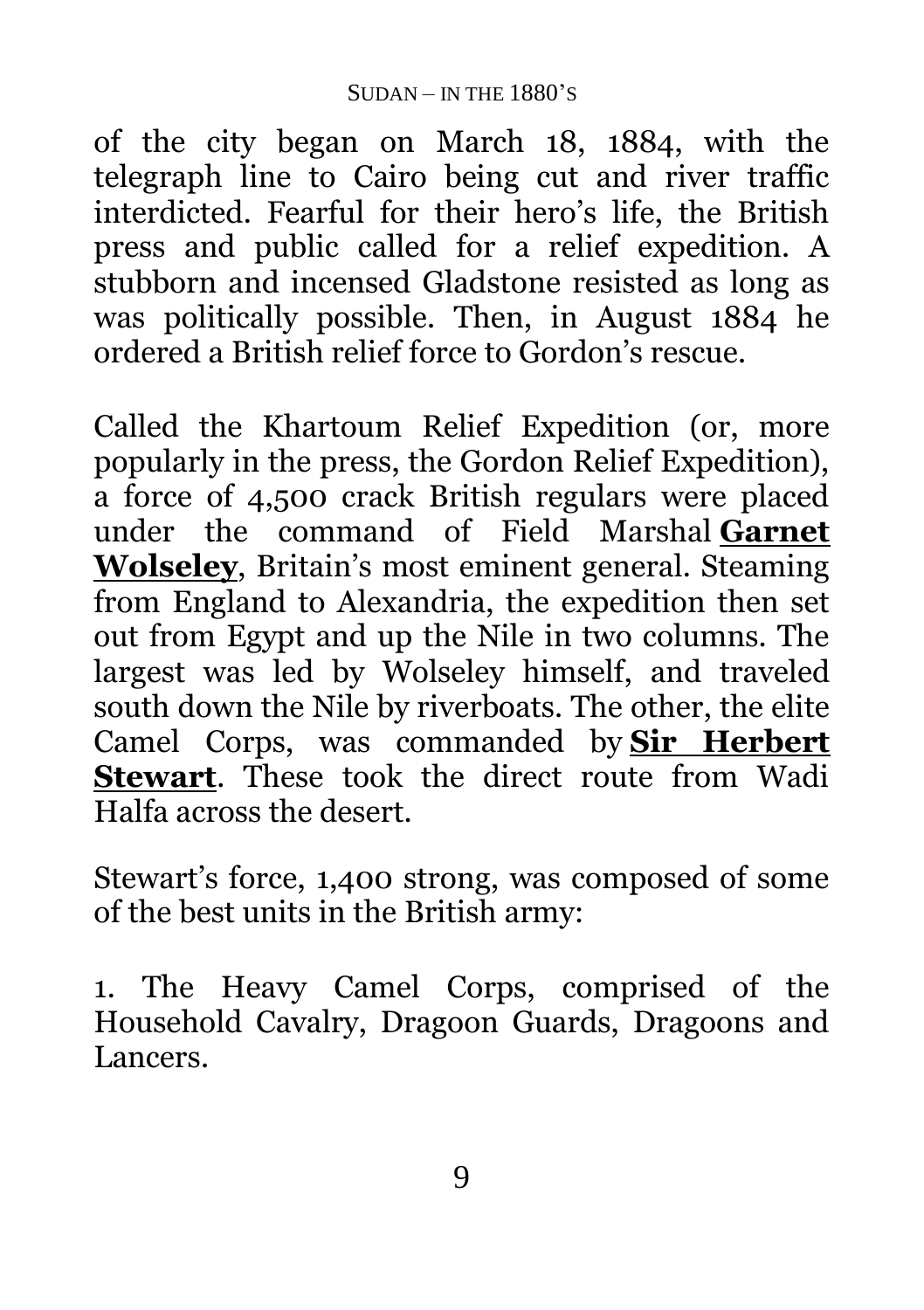2. The Guards Camel Corps, comprising Grenadier, Coldstream and Scots Guards and Royal Marine Light Infantry.

3. The Mounted Infantry Camel Corps, drawn from the 1st Battalion the Sussex Regiment.

4. Four light field pieces and a small Naval Brigade manning a Gardner machine gun completed the force.

# *The men of the Camel Corps, 1885*

Contrary to what was portrayed in the 2002 film, **[The](https://www.google.com/url?q=https%3A%2F%2Fwww.imdb.com%2Ftitle%2Ftt0240510%2F&sa=D&sntz=1&usg=AFQjCNE5vsCZ2loJZh0LAj7GM7TggH1V7w) Four [Feathers](https://www.google.com/url?q=https%3A%2F%2Fwww.imdb.com%2Ftitle%2Ftt0240510%2F&sa=D&sntz=1&usg=AFQjCNE5vsCZ2loJZh0LAj7GM7TggH1V7w)**, the men of Stewarts command did not wear the traditional British redcoat. Instead, they wore grey tunics, cord breeches and pith helmets stained brown. The infantry of the Sussex Regiment wore khaki tunics. The British troops were all armed with the Martini-Henry breach-loading rifle, equipped with a 22 inch sword-bayonet. Both infantry and cavalry units were mounted on camels, except for the 19th Hussars, who alone retained their horses, and carried carbines and swords instead of rifles.

As Stewart's column neared the oasis of Abu Klea on January 16, 1885, pickets of the 19th Hussars encountered parties of Dervishes. It could be seen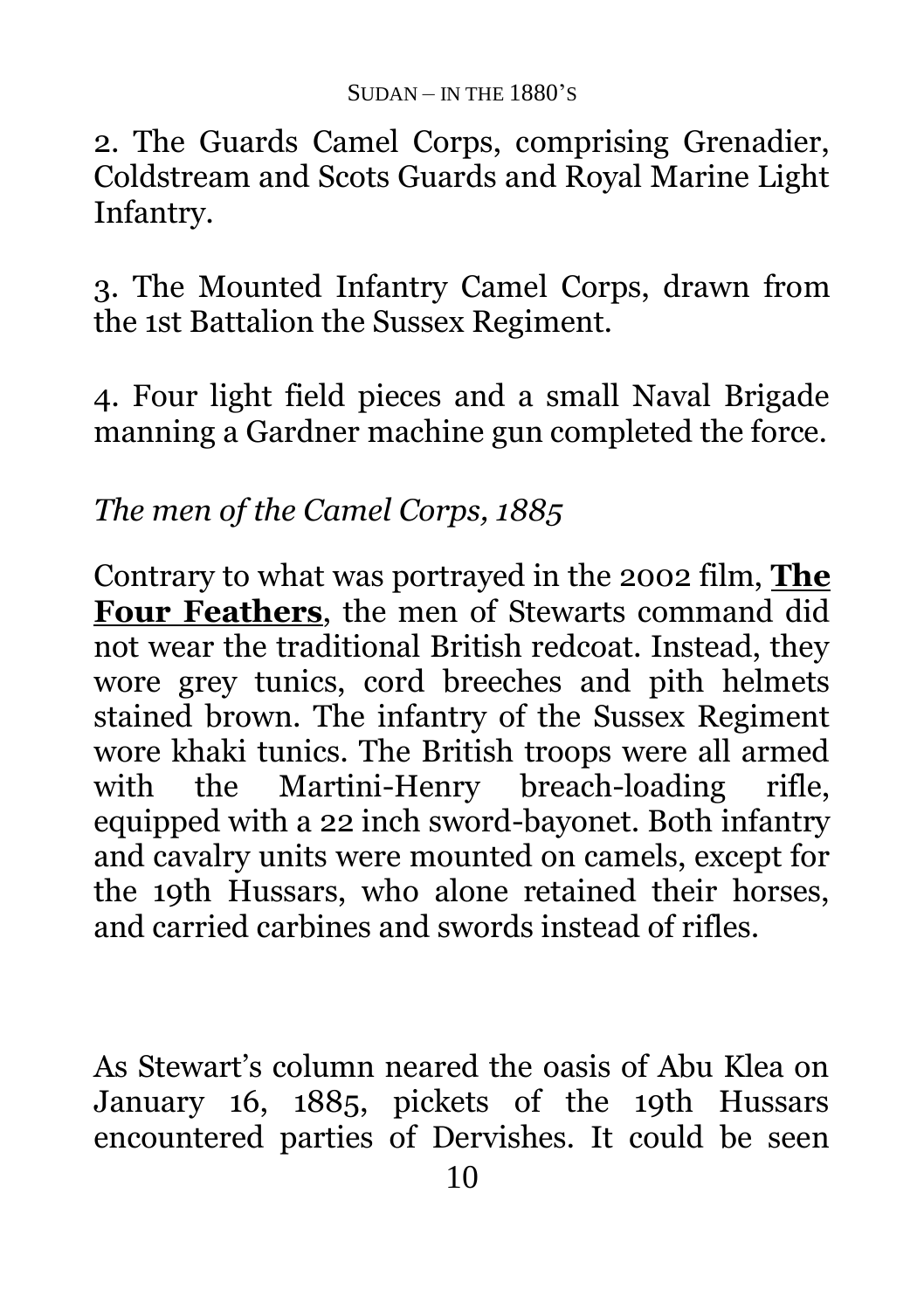that a large force was waiting at the wells and ready to give battle. The British had left the last water some 43 miles before and were in need of replenishment. Nevertheless it was apparent that Abu Klea could only be taken by assault. Stewart halted two miles short of Abu Klea and camped.

The following morning, January 17 the British waited a Dervish attack behind a zereba (hedge) of thorn brush they had erected around their camp. Mounted parties were sent out to skirmish with the Dervishes, in hope of stinging them into a costly assault on the well-defended British camp. When the Mahdist failed to take the bait, Stewart broke camp. Forming up his command into a large, hollow square with the camels in the center, Stewart's dismounted force advanced on the wells of **Abu Klea**.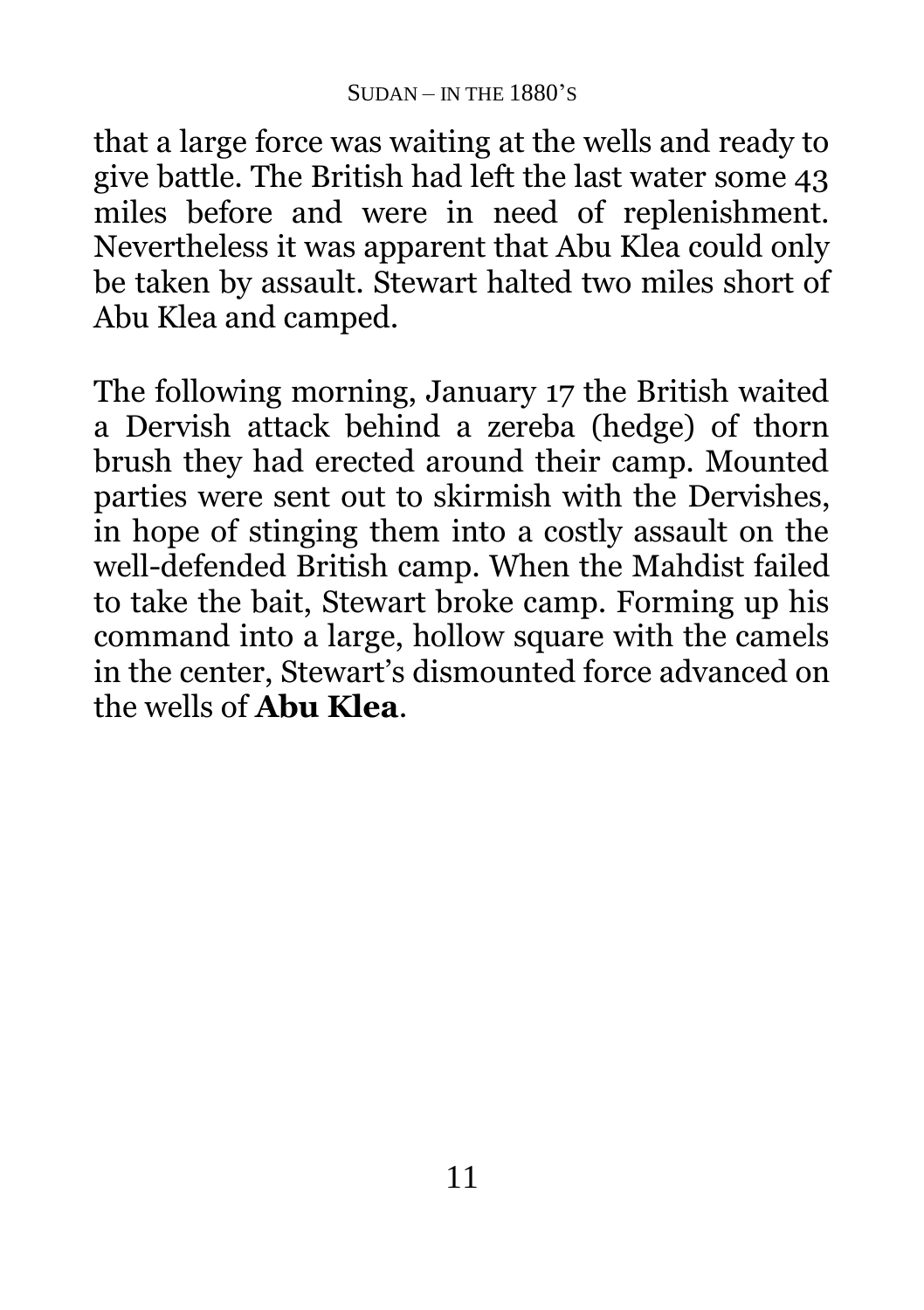

Awaiting him was a 13,000 strong force of fierce Dervish warriors.

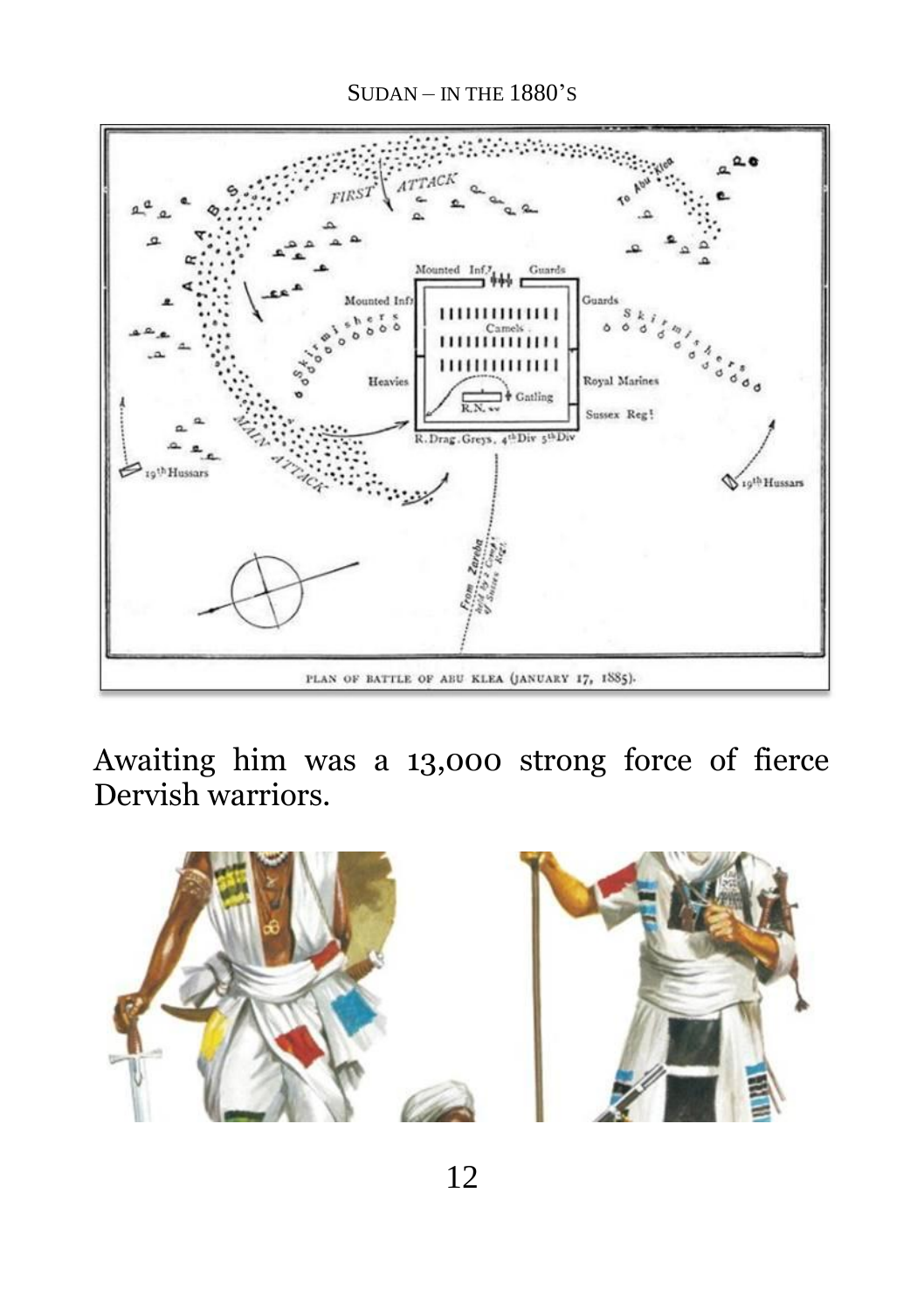# Mahdist/Dervish warriors

For Herbert Stewart and the British, the Battle of Abu Klea began with inauspiciously with mishap. At around 9:30am, as the British square wheeled to the right to move onto higher ground, the Dervishes emerged from the concealment of a nearby gully and charged the square. At this critical juncture, the British fire was hampered by the presence of their own skirmishers between them and the enemy. These had to be permitted to regain the square before volley fire could commence. The rapidly approaching Dervishes followed close on the retreating skirmishers, consequently coming to within 200 yards or less of the square before the first volleys could be delivered; depriving the British of long-range fire.



# *The Martini-Henry rifle with bayonet types*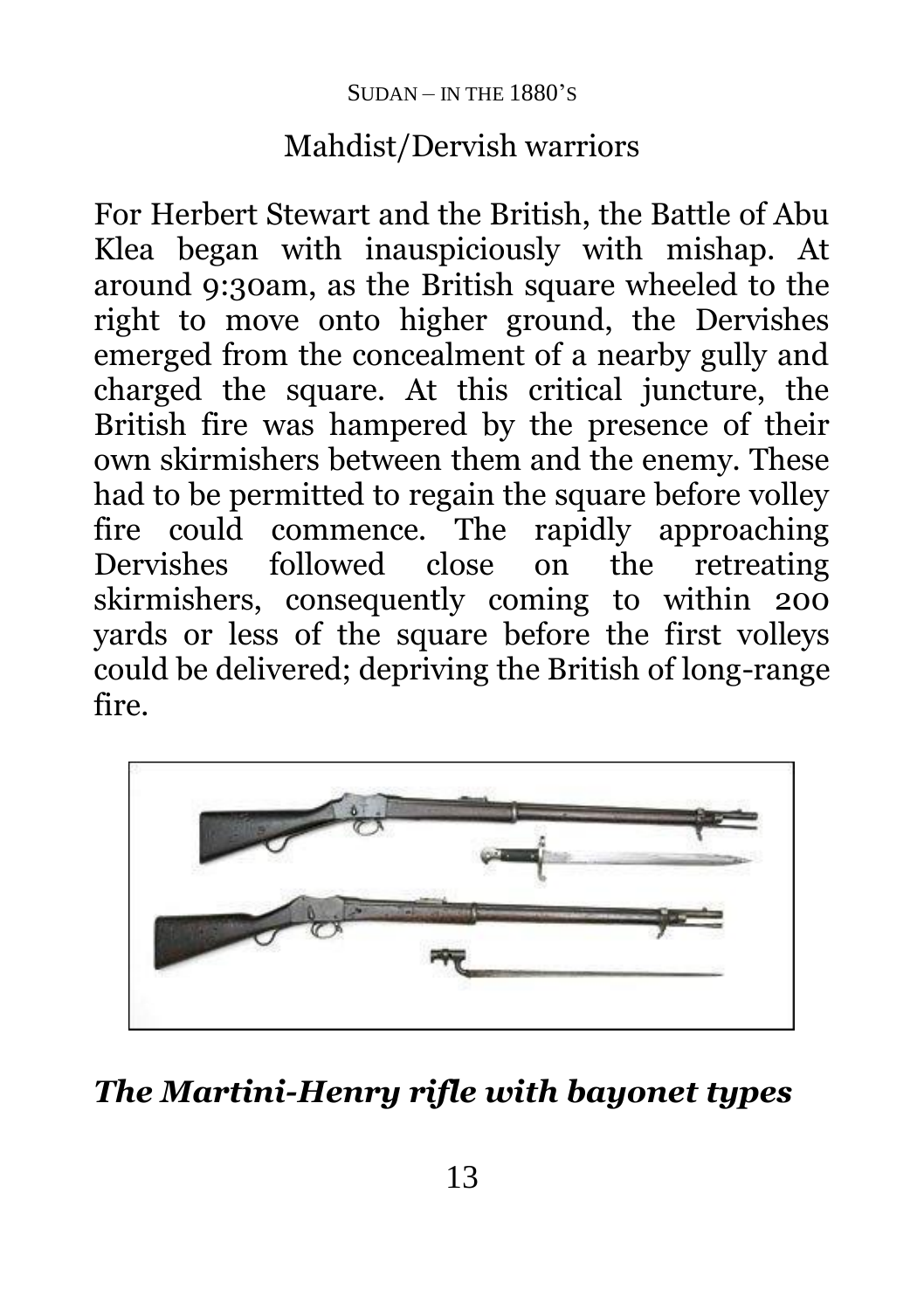Near disaster loomed when, at this most inopportune moment, a potentially fatal gap opened in a corner of the square. This was partially due to the uneven nature of the ground, and to the inexperience of the Naval Brigade and the dismounted cavalry contingents, who were attempting to fight as infantry. The Dervish charge was delivered at the section of the square held by the Mounted Infantry Regiment of the Camel Corps. Captain Lord Beresford of the Naval Brigade brought his Gardner gun from its position at the rear of the square and took it out through the Mounted Infantry line and opened fire on the charging warriors. But after firing just some 70 rounds, the Gardner gun jammed; something it had an unfortunate tendency to do. Before it could be cleared the Dervish spearmen swarmed over and overwhelmed the detachment; slaughtering all but Lord Beresford, who fell under the gun, along with one of the junior men.

Despite this reverse, the heavy volley firing from the Mounted Infantry and shrapnel from the 3 guns in their front repulsed the Mahdist charge, which coursed around the left face of the square to fall on the gap, where the Heavy Cavalry Camel regiment was posted.

The troopers of this Regiment were defending themselves with the long infantry rifle, a weapon they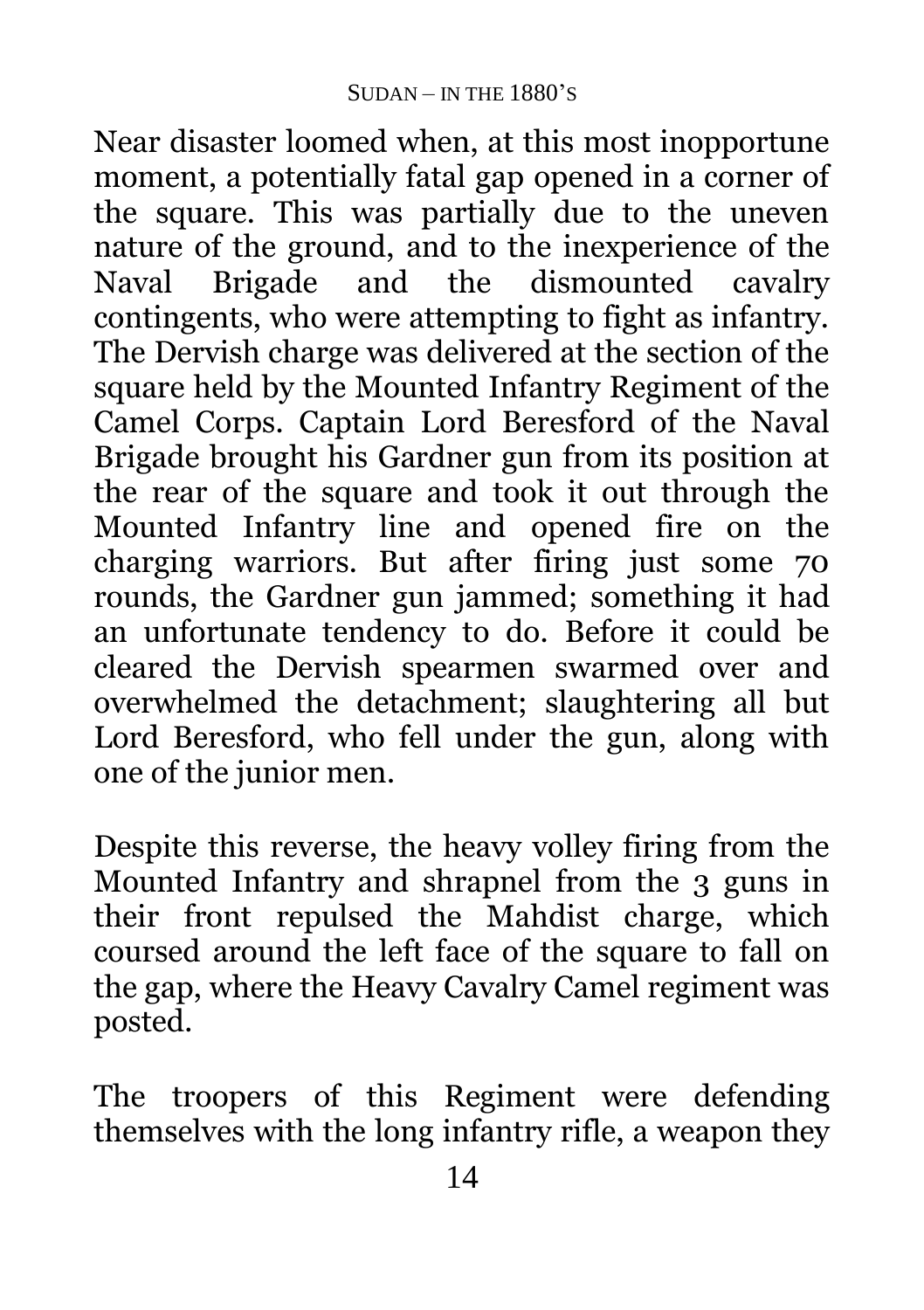were unfamiliar with. The cavalry officers had no experience in defending an infantry square. The result was perhaps predictable: swarming forward, the Dervishes penetrated through and into the square.

At this moment the renown Colonel [Frederick](https://www.google.com/url?q=https%3A%2F%2Fen.wikipedia.org%2Fwiki%2FFrederick_Burnaby&sa=D&sntz=1&usg=AFQjCNEXxxVFl7GDTzmLNYMfW_63ii32JQ) [Burnaby](https://www.google.com/url?q=https%3A%2F%2Fen.wikipedia.org%2Fwiki%2FFrederick_Burnaby&sa=D&sntz=1&usg=AFQjCNEXxxVFl7GDTzmLNYMfW_63ii32JQ) of the Horse Guards rushed forward to stem the tide. A large man who famously loved a good fight, Burnaby waded into the oncoming horde. Fighting with sword from horseback, Burnaby fenced with onrushing warriors, till a thrusting spearman, coming from his flank, caught him in the throat, mortally wounding him.

Rushing past the dying Burnaby and on into the interior of the square, the Dervishes were balked by the mass of camels packed into the interior, which prevented the Dervishes from smashing into the exposed rear ranks of the British troops on the opposing faces of the square. As the camels scampered out of the way, the rear rank of the Mounted Infantry in the front-face of the square, and the Foot Guards and Royal Marines on the right-face turned about; and opened a devastating fire on the blood-mad Dervish warriors. Their attack was soon broken, and thrown back.

The battle was only ten, frantic minutes long. It resulted in 76 dead and 82 wounded British soldiers.